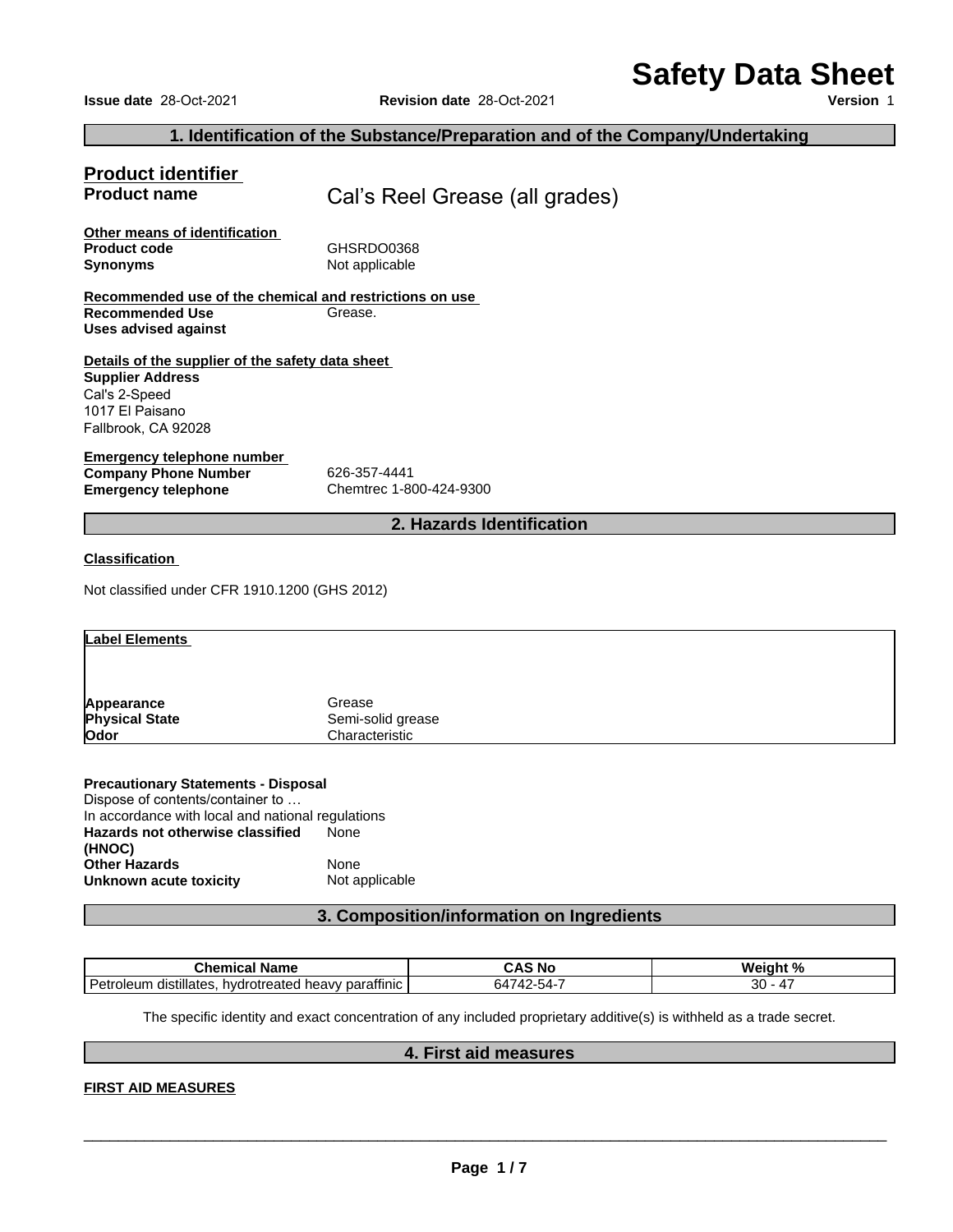| <b>Eye Contact</b>                                                                                         | IF IN EYES: Rinse cautiously with water for several minutes. Remove contact lenses, if<br>present and easy to do. Continue rinsing. If eye irritation persists: Get medical<br>advice/attention.                                                                                                                                                                                                                                                                                                                                                                                                              |  |  |  |  |  |
|------------------------------------------------------------------------------------------------------------|---------------------------------------------------------------------------------------------------------------------------------------------------------------------------------------------------------------------------------------------------------------------------------------------------------------------------------------------------------------------------------------------------------------------------------------------------------------------------------------------------------------------------------------------------------------------------------------------------------------|--|--|--|--|--|
| <b>Skin contact</b>                                                                                        | Wash with soap and plenty of water. If skin irritation persists, call a physician.                                                                                                                                                                                                                                                                                                                                                                                                                                                                                                                            |  |  |  |  |  |
| <b>Inhalation</b>                                                                                          | Remove to fresh air. If symptoms persist, call a physician.                                                                                                                                                                                                                                                                                                                                                                                                                                                                                                                                                   |  |  |  |  |  |
| Ingestion                                                                                                  | Do not induce vomiting without medical advice. Wash out mouth with water. Drink 1 or 2<br>glasses of water. If large amounts are swallowed, contact a physician or Poison Control<br>Center. Never give anything by mouth to an intoxicated, unconscious or convulsing person.<br>Get medical attention immediately.                                                                                                                                                                                                                                                                                          |  |  |  |  |  |
| Most important symptoms and effects, both acute and delayed                                                |                                                                                                                                                                                                                                                                                                                                                                                                                                                                                                                                                                                                               |  |  |  |  |  |
| <b>Symptoms</b>                                                                                            | Not applicable.                                                                                                                                                                                                                                                                                                                                                                                                                                                                                                                                                                                               |  |  |  |  |  |
|                                                                                                            | Indication of any immediate medical attention and special treatment needed                                                                                                                                                                                                                                                                                                                                                                                                                                                                                                                                    |  |  |  |  |  |
| Note to physicians                                                                                         | High velocity injection under the skin may result in serious injury. If left untreated the<br>affected area is subject to infection, disfigurement, lack of blood circulation and may require<br>amputation. When dispensed by high pressure equipment this material can easily<br>penetrate the skin and leave a bloodless puncture wound. Material injected into a finger<br>can be deposited into the palm of the hand. Within 24-48 hours the patient may experience<br>swelling, discoloration, and throbbing pain in the affected area. Immediate treatment by a<br>surgical specialist is recommended. |  |  |  |  |  |
|                                                                                                            | 5. Fire-fighting measures                                                                                                                                                                                                                                                                                                                                                                                                                                                                                                                                                                                     |  |  |  |  |  |
| <b>Suitable Extinguishing Media</b>                                                                        | Foam, water fog, dry chemical, CO2.                                                                                                                                                                                                                                                                                                                                                                                                                                                                                                                                                                           |  |  |  |  |  |
| Unsuitable extinguishing media                                                                             | Do not use direct water stream. May spread fire.                                                                                                                                                                                                                                                                                                                                                                                                                                                                                                                                                              |  |  |  |  |  |
| Specific hazards arising from the<br>chemical                                                              | Not applicable.                                                                                                                                                                                                                                                                                                                                                                                                                                                                                                                                                                                               |  |  |  |  |  |
| <b>Hazardous combustion products</b>                                                                       | Oxides of carbon, nitrogen and sulfur.                                                                                                                                                                                                                                                                                                                                                                                                                                                                                                                                                                        |  |  |  |  |  |
| <b>Explosion data</b><br><b>Sensitivity to Mechanical Impact</b><br><b>Sensitivity to Static Discharge</b> | Not applicable.<br>Not applicable.                                                                                                                                                                                                                                                                                                                                                                                                                                                                                                                                                                            |  |  |  |  |  |
| <b>Special protective actions for</b><br>fire-fighters                                                     | As in any fire, wear self-contained breathing apparatus pressure-demand, MSHA/NIOSH<br>(approved or equivalent) and full protective gear.                                                                                                                                                                                                                                                                                                                                                                                                                                                                     |  |  |  |  |  |
|                                                                                                            | 6. Accidental release measures                                                                                                                                                                                                                                                                                                                                                                                                                                                                                                                                                                                |  |  |  |  |  |
|                                                                                                            | Personal precautions, protective equipment and emergency procedures                                                                                                                                                                                                                                                                                                                                                                                                                                                                                                                                           |  |  |  |  |  |
| <b>Personal precautions</b>                                                                                | Remove all sources of ignition. Ensure adequate ventilation, especially in confined areas.<br>Use appropriate safety equipment. Evacuate personnel to safe areas. Do not touch or walk<br>through spilled material.                                                                                                                                                                                                                                                                                                                                                                                           |  |  |  |  |  |
| <b>Environmental precautions</b>                                                                           |                                                                                                                                                                                                                                                                                                                                                                                                                                                                                                                                                                                                               |  |  |  |  |  |
| <b>Environmental precautions</b>                                                                           | See Section 12 for additional Ecological Information.                                                                                                                                                                                                                                                                                                                                                                                                                                                                                                                                                         |  |  |  |  |  |
| <u>Methods and material for containment and cleaning up</u>                                                |                                                                                                                                                                                                                                                                                                                                                                                                                                                                                                                                                                                                               |  |  |  |  |  |
| <b>Methods for Containment</b>                                                                             | Absorb with earth, sand or other non-combustible material and transfer to containers for<br>later disposal. Prevent entry into waterways, sewers, basements or confined areas.                                                                                                                                                                                                                                                                                                                                                                                                                                |  |  |  |  |  |
|                                                                                                            |                                                                                                                                                                                                                                                                                                                                                                                                                                                                                                                                                                                                               |  |  |  |  |  |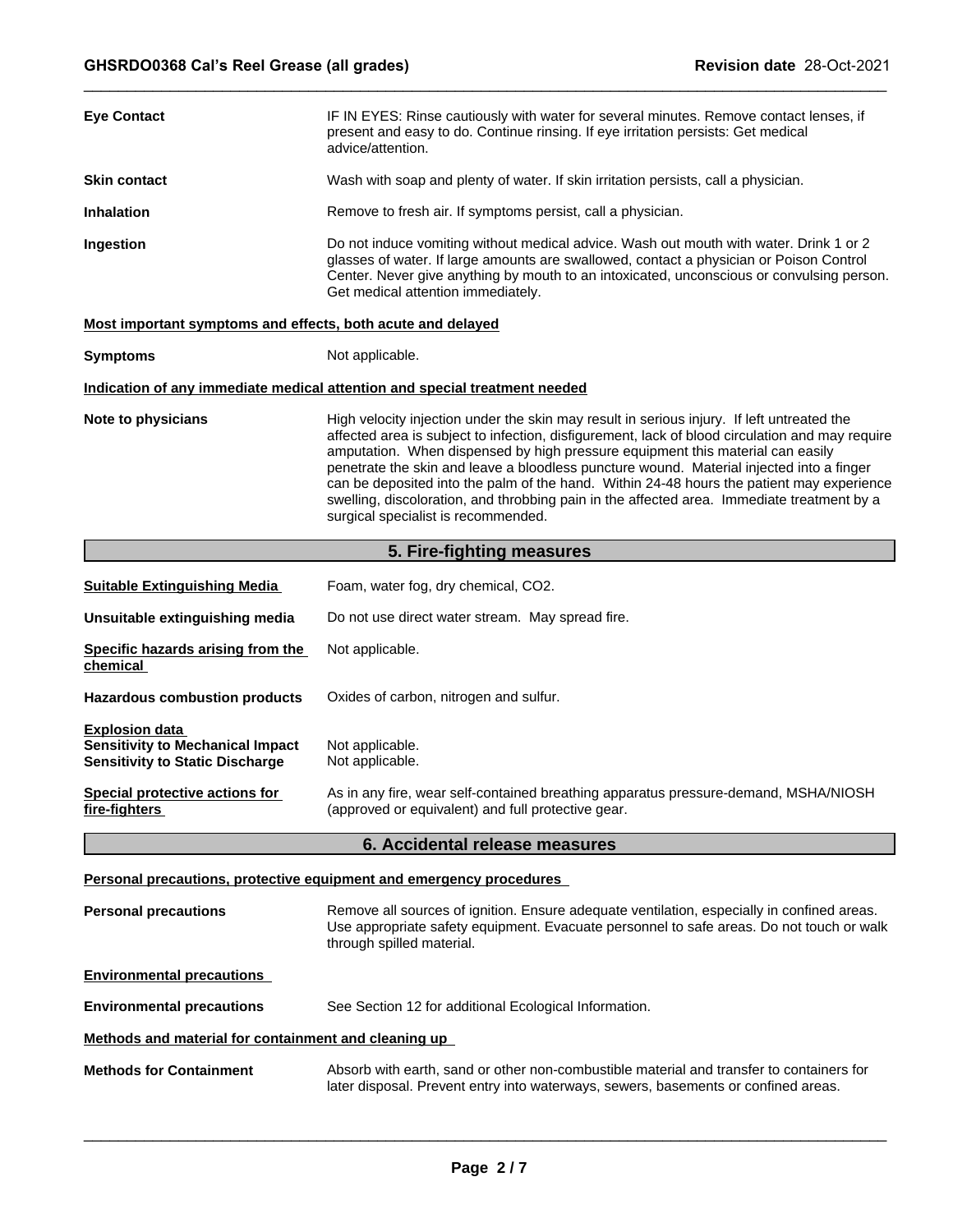| GHSRDO0368 Cal's Reel Grease (all grades)                                      |                                                                                                                                                                                                                                                                                                           |                                                                                                                                                                  | <b>Revision date 28-Oct-2021</b> |  |  |
|--------------------------------------------------------------------------------|-----------------------------------------------------------------------------------------------------------------------------------------------------------------------------------------------------------------------------------------------------------------------------------------------------------|------------------------------------------------------------------------------------------------------------------------------------------------------------------|----------------------------------|--|--|
| Methods for cleaning up                                                        | Take up with sand or other non-combustible absorbent material and place into containers<br>for later disposal. Check with local, state, and federal authorities as to disposal.                                                                                                                           |                                                                                                                                                                  |                                  |  |  |
|                                                                                | 7. Handling and Storage                                                                                                                                                                                                                                                                                   |                                                                                                                                                                  |                                  |  |  |
| <b>Precautions for safe handling</b>                                           |                                                                                                                                                                                                                                                                                                           |                                                                                                                                                                  |                                  |  |  |
| Advice on safe handling                                                        | Use personal protective equipment as required. Avoid contact with skin, eyes or clothing.<br>Do not eat, drink or smoke when using this product. Avoid breathing vapors or mists. Do not<br>ingest. Keep away from heat/sparks/open flames/hot surfaces. - No smoking. Wash<br>thoroughly after handling. |                                                                                                                                                                  |                                  |  |  |
| Conditions for safe storage, including any incompatibilities                   |                                                                                                                                                                                                                                                                                                           |                                                                                                                                                                  |                                  |  |  |
| <b>Storage Conditions</b>                                                      |                                                                                                                                                                                                                                                                                                           | Keep containers tightly closed in a dry, cool and well-ventilated place.                                                                                         |                                  |  |  |
| Incompatible materials                                                         |                                                                                                                                                                                                                                                                                                           | Extremes of temperature and direct sunlight. Strong oxidizing agents.                                                                                            |                                  |  |  |
|                                                                                | 8. Exposure Controls/Personal Protection                                                                                                                                                                                                                                                                  |                                                                                                                                                                  |                                  |  |  |
| <b>Control parameters</b>                                                      |                                                                                                                                                                                                                                                                                                           |                                                                                                                                                                  |                                  |  |  |
| <b>Exposure guidelines</b>                                                     | Exposure limits for purified mineral oil as mist: US-ACGIH reports: TWA-5 mg/m <sup>3</sup> and<br>STEL-10 mg/m <sup>3</sup> ; US-OSHA PEL 5 mg/m <sup>3</sup> .                                                                                                                                          |                                                                                                                                                                  |                                  |  |  |
| <b>Chemical Name</b>                                                           | <b>ACGIH TLV</b>                                                                                                                                                                                                                                                                                          | <b>OSHA PEL</b>                                                                                                                                                  | <b>NIOSH IDLH</b>                |  |  |
| Petroleum distillates, hydrotreated heavy<br>paraffinic<br>64742-54-7          | 10 mg/m $3$                                                                                                                                                                                                                                                                                               | 5 mg/m <sup>3</sup> (As oil mist)                                                                                                                                |                                  |  |  |
| Appropriate engineering controls                                               |                                                                                                                                                                                                                                                                                                           |                                                                                                                                                                  |                                  |  |  |
| <b>Engineering controls</b>                                                    |                                                                                                                                                                                                                                                                                                           | As with all industrial products, use of good industrial hygiene practices is recommended.                                                                        |                                  |  |  |
| Individual protection measures, such as personal protective equipment          |                                                                                                                                                                                                                                                                                                           |                                                                                                                                                                  |                                  |  |  |
| <b>Eye/face Protection</b>                                                     | Wear safety goggles if splashing or spraying is expected.                                                                                                                                                                                                                                                 |                                                                                                                                                                  |                                  |  |  |
| <b>Skin and Body Protection</b>                                                | Wear protective nitrile rubber gloves.                                                                                                                                                                                                                                                                    |                                                                                                                                                                  |                                  |  |  |
| <b>Respiratory protection</b>                                                  |                                                                                                                                                                                                                                                                                                           | Respiratory protection is not usually needed unless product is heated or misted.                                                                                 |                                  |  |  |
| <b>General hygiene considerations</b>                                          |                                                                                                                                                                                                                                                                                                           | Wash contaminated clothing before reuse. Do not eat, drink or smoke when using this<br>product. Wash face, hands and any exposed skin thoroughly after handling. |                                  |  |  |
|                                                                                | 9. Physical and Chemical Properties                                                                                                                                                                                                                                                                       |                                                                                                                                                                  |                                  |  |  |
|                                                                                |                                                                                                                                                                                                                                                                                                           |                                                                                                                                                                  |                                  |  |  |
|                                                                                |                                                                                                                                                                                                                                                                                                           |                                                                                                                                                                  |                                  |  |  |
| Information on basic physical and chemical properties<br><b>Physical State</b> | Semi-solid grease                                                                                                                                                                                                                                                                                         |                                                                                                                                                                  |                                  |  |  |

# **Information on basic physical and chemical properties**

| <b>Physical State</b><br>Appearance<br><b>Color</b> | Semi-solid grease<br>Grease<br>NLGI Grade 2: tan. NLGI Grade 1:<br>purple | Odor<br>Odor threshold | Characteristic<br>No data available |
|-----------------------------------------------------|---------------------------------------------------------------------------|------------------------|-------------------------------------|
| <b>Property</b>                                     | Values                                                                    | Remarks • Method       |                                     |
| рH                                                  | No data available                                                         |                        |                                     |
| <b>Melting point/freezing point</b>                 | No data available                                                         |                        |                                     |
| Boiling point / boiling range                       | No data available                                                         |                        |                                     |
| <b>Flash Point</b>                                  | No data available                                                         |                        |                                     |
| <b>Evaporation Rate</b>                             | No data available                                                         |                        |                                     |
| Flammability (solid, gas)                           | No data available                                                         |                        |                                     |
| <b>Flammability Limit in Air</b>                    |                                                                           |                        |                                     |
| Upper flammability limit:                           | No data available                                                         |                        |                                     |
| Lower flammability limit:                           | No data available                                                         |                        |                                     |
|                                                     |                                                                           |                        |                                     |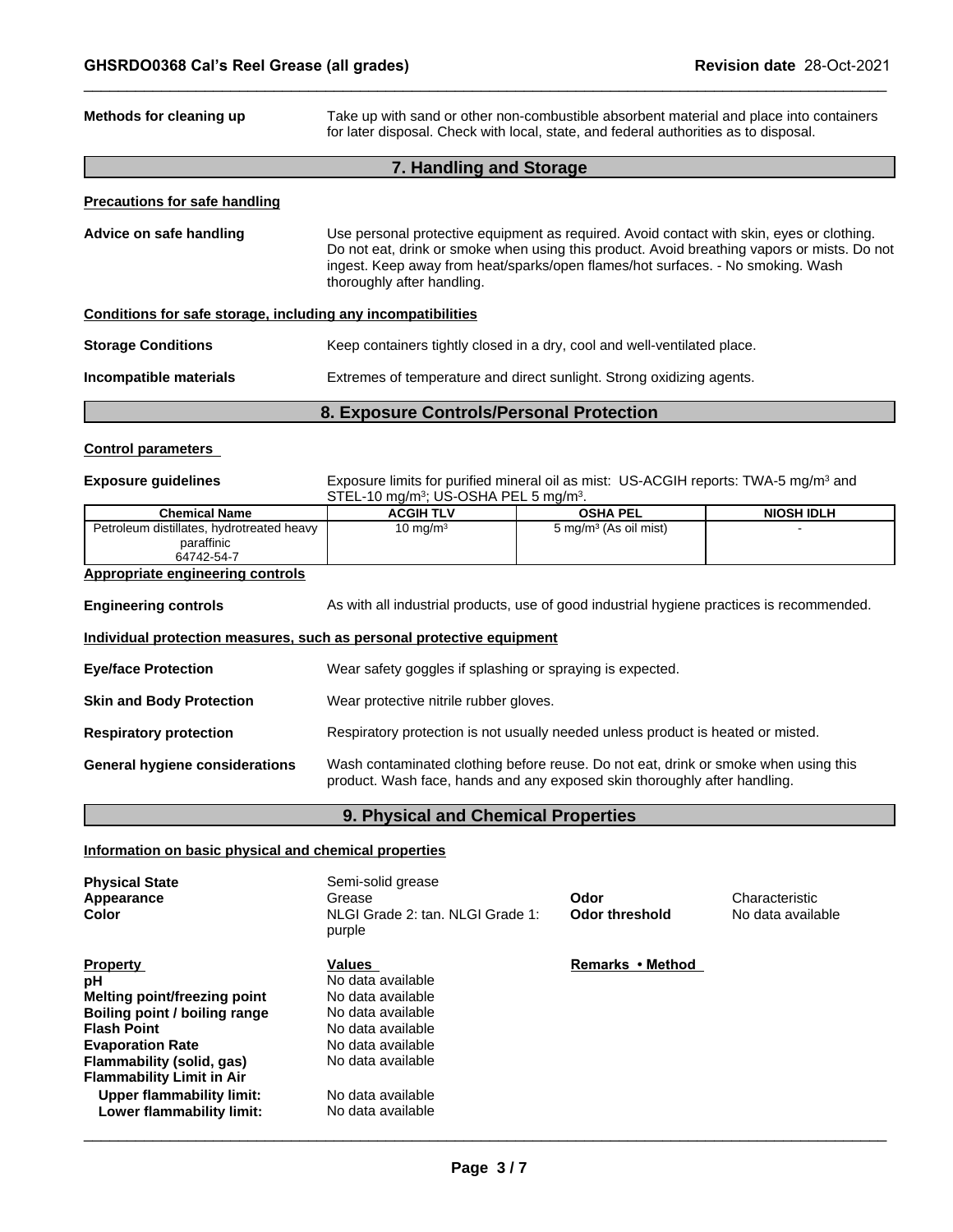| Vapor pressure<br><b>Vapor Density</b><br><b>Specific gravity</b><br><b>Water solubility</b><br>Solubility in other solvents<br><b>Partition coefficient</b><br><b>Autoignition Temperature</b><br><b>Decomposition temperature</b><br><b>Kinematic viscosity</b><br><b>Dynamic viscosity</b> | No data available<br>No data available<br>No data available<br>Insoluble in water<br>No data available<br>No data available<br>No data available<br>No data available<br>No data available<br>No data available |
|-----------------------------------------------------------------------------------------------------------------------------------------------------------------------------------------------------------------------------------------------------------------------------------------------|-----------------------------------------------------------------------------------------------------------------------------------------------------------------------------------------------------------------|
| <b>Other Information</b>                                                                                                                                                                                                                                                                      |                                                                                                                                                                                                                 |
| <b>Density</b><br><b>VOC content (grams/liter)</b>                                                                                                                                                                                                                                            | No data available<br>No data available                                                                                                                                                                          |
|                                                                                                                                                                                                                                                                                               | <b>10. Stability and Reactivity</b>                                                                                                                                                                             |
| <b>Reactivity</b>                                                                                                                                                                                                                                                                             | No dangerous reaction known under conditions of normal use.                                                                                                                                                     |
| <b>Chemical stability</b><br>Possibility of Hazardous Reactions None under normal processing.<br><b>Conditions to avoid</b>                                                                                                                                                                   | Stable under recommended storage conditions.<br>Heat, flames and sparks.                                                                                                                                        |
| Incompatible materials                                                                                                                                                                                                                                                                        | Extremes of temperature and direct sunlight. Strong oxidizing agents.<br>Hazardous Decomposition Products Oxides of carbon, nitrogen and sulfur.                                                                |
|                                                                                                                                                                                                                                                                                               | 11. Toxicological Information                                                                                                                                                                                   |
| Information on likely routes of exposure                                                                                                                                                                                                                                                      |                                                                                                                                                                                                                 |
| <b>Product Information</b>                                                                                                                                                                                                                                                                    | Not applicable                                                                                                                                                                                                  |

# **Information on likely routes of exposure**

| <b>Product Information</b>                                            | Not applicable                                                       |             |
|-----------------------------------------------------------------------|----------------------------------------------------------------------|-------------|
| <b>Inhalation</b>                                                     | This product is not classified as acutely toxic by inhalation.       |             |
| <b>Eye Contact</b>                                                    | This product is not classified as an eye irritant.                   |             |
| <b>Skin contact</b>                                                   | This product is not classified as acutely toxic by the dermal route. |             |
| Ingestion                                                             | This product is not classified as acutely toxic by the oral route.   |             |
| <b>Chemical Name</b>                                                  | Oral LD50                                                            | Dermal LD50 |
| Petroleum distillates, hydrotreated heavy<br>baraffinic<br>64742-54-7 | $> 15$ g/kg (Rat)                                                    |             |
|                                                                       |                                                                      |             |

| <b>Chemical Name</b>                      | Oral LD50     | <b>Dermal LD50</b> |
|-------------------------------------------|---------------|--------------------|
| Petroleum distillates, hydrotreated heavy | 15 g/kg (Rat) |                    |
| paraffinic                                |               |                    |
| 64742-54-7                                |               |                    |

### **Information on toxicological effects**

**Symptoms** No information available.

# **Delayed and immediate effects as well as chronic effects from short and long-term exposure**

| <b>Sensitization</b>            | Not classified; based on data on components.                                                                                 |
|---------------------------------|------------------------------------------------------------------------------------------------------------------------------|
| <b>Germ cell mutagenicity</b>   | Not classified; based on data on components.                                                                                 |
| Carcinogenicity                 | None of the components of this product are classified as a carcinogenic.                                                     |
| <b>Reproductive toxicity</b>    | This product does not contain any known or suspected reproductive hazards.                                                   |
| <b>STOT - single exposure</b>   | None of the components of this product are classified as specific organ toxicants for a<br>single exposure.                  |
| <b>STOT - repeated exposure</b> | None of the components of this product are classified as specific organ toxicants for<br>repeated exposure.                  |
| <b>Aspiration hazard</b>        | This product is not considered to present an aspiration hazard based on its physical<br>properties and chemical composition. |
|                                 |                                                                                                                              |

 $\Box$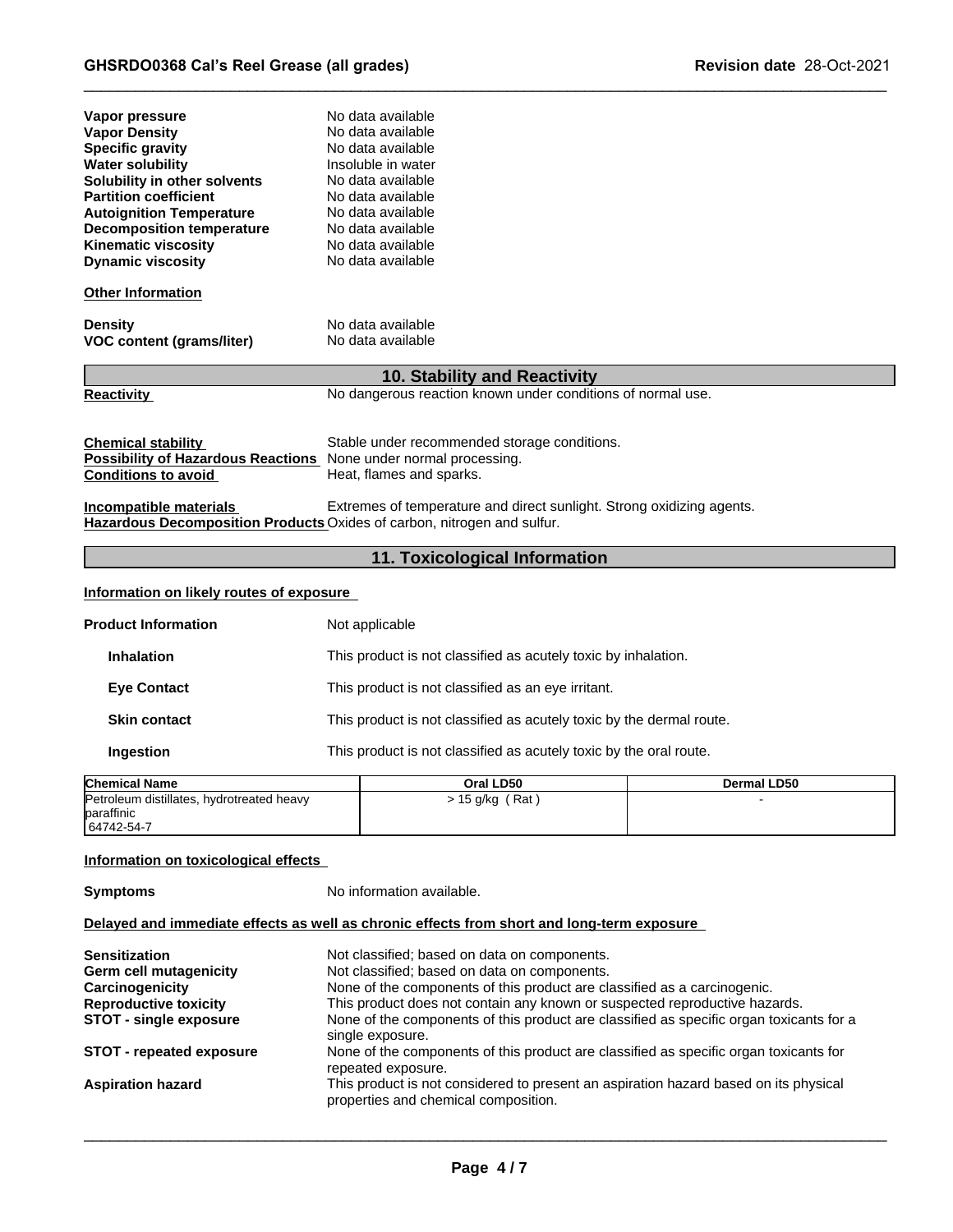# **Numerical measures of toxicity - Product Information**

| Numerical measures of toxicity - Product Information                     |                                                                            | <b>GHSRDO0368 Cal's Reel Grease (all grades)</b>                                                                                                                    | Revision date 28-Oct-2021                   |                                       |  |
|--------------------------------------------------------------------------|----------------------------------------------------------------------------|---------------------------------------------------------------------------------------------------------------------------------------------------------------------|---------------------------------------------|---------------------------------------|--|
|                                                                          |                                                                            | 12. Ecological Information                                                                                                                                          |                                             |                                       |  |
| <b>Ecotoxicity</b>                                                       | The toxicity of this material to aquatic organisms has not been evaluated. |                                                                                                                                                                     |                                             |                                       |  |
| <b>Chemical Name</b>                                                     | Algae/aquatic plants                                                       | Fish                                                                                                                                                                | <b>Toxicity to</b><br><b>Microorganisms</b> | Crustacea                             |  |
| Petroleum distillates,<br>hydrotreated heavy<br>paraffinic<br>64742-54-7 |                                                                            | 5000: 96 h Oncorhynchus<br>mykiss mg/L LC50                                                                                                                         |                                             | 1000: 48 h Daphnia magna<br>mg/L EC50 |  |
| Persistence and degradability                                            | No information available                                                   |                                                                                                                                                                     |                                             |                                       |  |
| <b>Bioaccumulation</b>                                                   | Not determined                                                             |                                                                                                                                                                     |                                             |                                       |  |
| Other adverse effects                                                    | Not determined                                                             |                                                                                                                                                                     |                                             |                                       |  |
|                                                                          |                                                                            | <b>13. Disposal Considerations</b>                                                                                                                                  |                                             |                                       |  |
| <b>Waste treatment methods</b>                                           |                                                                            |                                                                                                                                                                     |                                             |                                       |  |
| <b>Disposal of wastes</b>                                                |                                                                            | Disposal should be in accordance with applicable regional, national and local laws and<br>regulations. Avoid release to the environment.                            |                                             |                                       |  |
| <b>Contaminated packaging</b>                                            |                                                                            | Empty containers may contain harmful, flammable/combustible, or explosive residue or<br>vapors. Dispose of in accordance with federal, state and local regulations. |                                             |                                       |  |
|                                                                          |                                                                            | 14. Transport Information                                                                                                                                           |                                             |                                       |  |
| <b>DOT</b>                                                               | Not regulated                                                              |                                                                                                                                                                     |                                             |                                       |  |
| <b>TDG</b>                                                               | Not determined                                                             |                                                                                                                                                                     |                                             |                                       |  |

| <b>14. Transport Information</b> |                |  |
|----------------------------------|----------------|--|
| <b>DOT</b>                       | Not regulated  |  |
| <u>TDG</u>                       | Not determined |  |
| <b>MEX</b>                       | Not determined |  |
| ICAO (air)                       | Not regulated  |  |
| <b>IATA</b>                      | Not regulated  |  |
| <b>IMDG</b>                      | Not regulated  |  |
| RID                              | Not determined |  |
| <b>ADR</b>                       | Not determined |  |
| <b>ADN</b>                       | Not determined |  |
| 15. Regulatory information       |                |  |
| <b>International Inventories</b> |                |  |
| <b>TSCA</b>                      | Complies       |  |
| <b>DSL/NDSL</b>                  | Not determined |  |
| <b>ENCS</b>                      | Not determined |  |

| <b>International Inventories</b> |                |
|----------------------------------|----------------|
| <b>TSCA</b>                      | Complies       |
| <b>DSL/NDSL</b>                  | Not determined |
| <b>ENCS</b>                      | Not determined |
| <b>IECSC</b>                     | Not determined |
| <b>KECL</b>                      | Not determined |
| <b>PICCS</b>                     | Not determined |
| <b>AICS</b>                      | Not determined |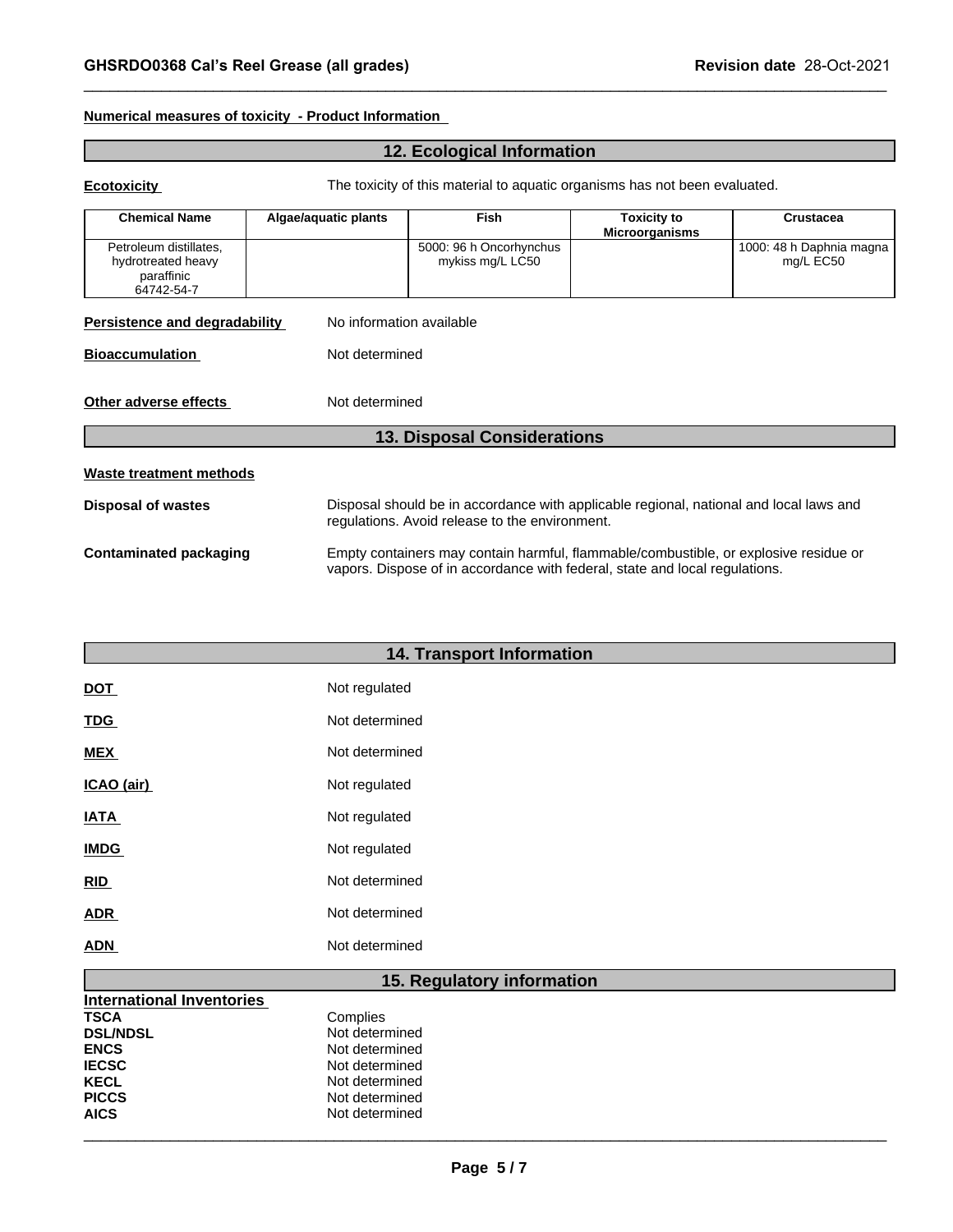# **Legend:**

 **TSCA** - United States Toxic Substances Control Act Section 8(b) Inventory  **DSL/NDSL** - Canadian Domestic Substances List/Non-Domestic Substances List  **EINECS/ELINCS** - European Inventory of Existing Chemical Substances/European List of Notified Chemical Substances  **ENCS** - Japan Existing and New Chemical Substances  **IECSC** - China Inventory of Existing Chemical Substances  **KECL** - Korean Existing and Evaluated Chemical Substances  **PICCS** - Philippines Inventory of Chemicals and Chemical Substances  **AICS** - Australian Inventory of Chemical Substances

# **US Federal Regulations**

# **SARA 313**

Section 313 of Title III of the Superfund Amendments and Reauthorization Act of 1986 (SARA). This product does not contain any chemicals which are subject to the reporting requirements of the Act and Title 40 of the Code of Federal Regulations, Part 372.

### **SARA 311/312 Hazard Categories**

| <b>Acute Health Hazard</b>        | No. |  |
|-----------------------------------|-----|--|
| <b>Chronic Health Hazard</b>      | N٥  |  |
| Fire Hazard                       | N٥  |  |
| Sudden release of pressure hazard | Nο  |  |
| <b>Reactive Hazard</b>            | No  |  |

# **CWA (Clean Water Act)**

This product does not contain any substances regulated as pollutants pursuant to the Clean Water Act (40 CFR 122.21 and 40 CFR 122.42).

### **CERCLA**

This material, as supplied, does not contain any substances regulated as hazardous substances under the Comprehensive Environmental Response Compensation and Liability Act (CERCLA) (40 CFR 302) or the Superfund Amendments and Reauthorization Act (SARA) (40 CFR 355). There may be specific reporting requirements at the local, regional, or state level pertaining to releases of this material.

# **US State Regulations**

# **California Proposition 65**

This product is not known to contain any Proposition 65 chemicals

# **U.S. State Right-to-Know Regulations**

# **U.S. EPA Label information**

**EPA Pesticide registration number** Not applicable